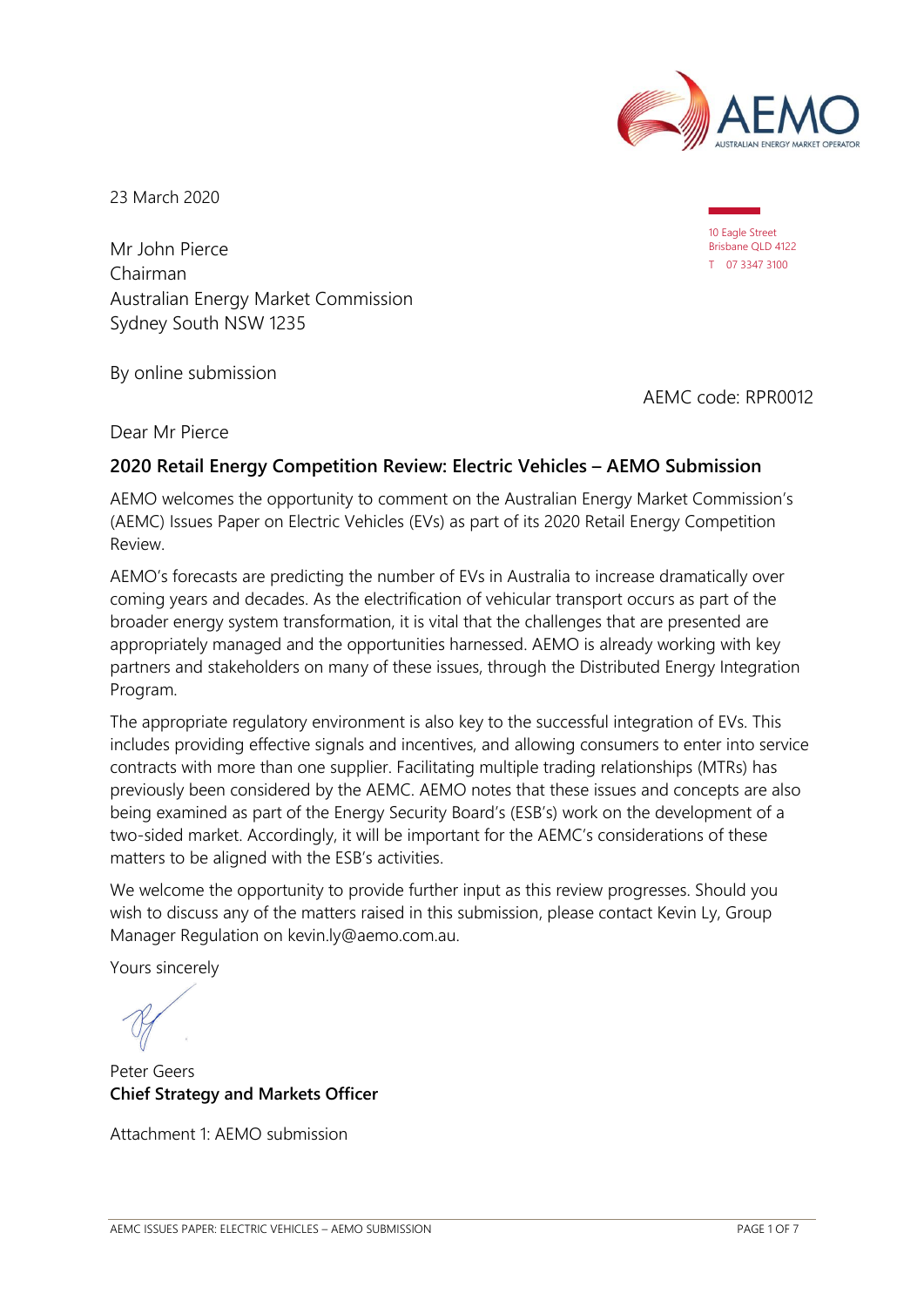

### ATTACHMENT 1:

# 2020 RETAIL ENERGY COMPETITION REVIEW: ELECTRIC VEHICLES (RPR0012) – AEMO **SUBMISSION**

AEMO welcomes the AEMC's focus on electric vehicles as part of its 2020 Retail Energy Competition Review and the opportunity to comment on the Issues Paper. AEMO's submission addresses two areas of focus in the Issues Paper.

Firstly, the context of this review (Question 1 in the Issues Paper). This section provides details of AEMO's areas of focus and current work with respect to electric vehicles (EVs), which is primarily focused on grid integration.

Secondly, the regulatory environment (Question 3), particularly with respect to options for enabling multiple trading relationships (MTRs) through the existing National Electricity Rules (NER) framework. This section also notes the importance of tariff reform to enable EV users to provide services that support system reliability and security, while receiving clear signals about the costs to the power system of different charging behaviours.

### 1. Context

The progressive uptake of EVs presents both opportunities and challenges for the electricity system. As the electricity system transformation converges with adjacent sectors, in this case transport, the need for complex elements to work together becomes even more important. A chaotic adoption of EVs would pose significant challenges (and costs) to the energy system; while a rollout that is supported by appropriate market frameworks and regulation can both meet consumer demand (for simple and efficient powering of their vehicles) and support the power system of the future. Preparing now for the wide-spread adoption of electrified transportation will assist with efficient integration of EVs into existing and future markets and networks.

AEMO's long-term electricity demand forecasts predict rapid growth in EV energy consumption from the mid-2020s<sup>1</sup>, as uptake in Australia becomes consistent with comparable countries. From the mid-2030s, the electrification of vehicle transport is forecast to be the primary driver for overall demand increases in the National Electricity Market (NEM).<sup>2</sup> The fact that Australia has so far lagged behind the rest of the world in EV uptake provides an opportunity to leverage experience from international jurisdictions further along the adoption curve.

<sup>1</sup> AEMO, August 2019, *2019 Electricity Statement of Opportunities: a report for the National Electricity market (NEM)*, 39, available at: [https://aemo.com.au/energy](https://aemo.com.au/energy-systems/electricity/national-electricity-market-nem/nem-forecasting-and-planning/forecasting-and-reliability/nem-electricity-statement-of-opportunities-esoo)[systems/electricity/national-electricity-market-nem/nem-forecasting-and-planning/forecasting](https://aemo.com.au/energy-systems/electricity/national-electricity-market-nem/nem-forecasting-and-planning/forecasting-and-reliability/nem-electricity-statement-of-opportunities-esoo)[and-reliability/nem-electricity-statement-of-opportunities-esoo](https://aemo.com.au/energy-systems/electricity/national-electricity-market-nem/nem-forecasting-and-planning/forecasting-and-reliability/nem-electricity-statement-of-opportunities-esoo)

<sup>2</sup> Operational Consumption under the ESOO Central Scenario.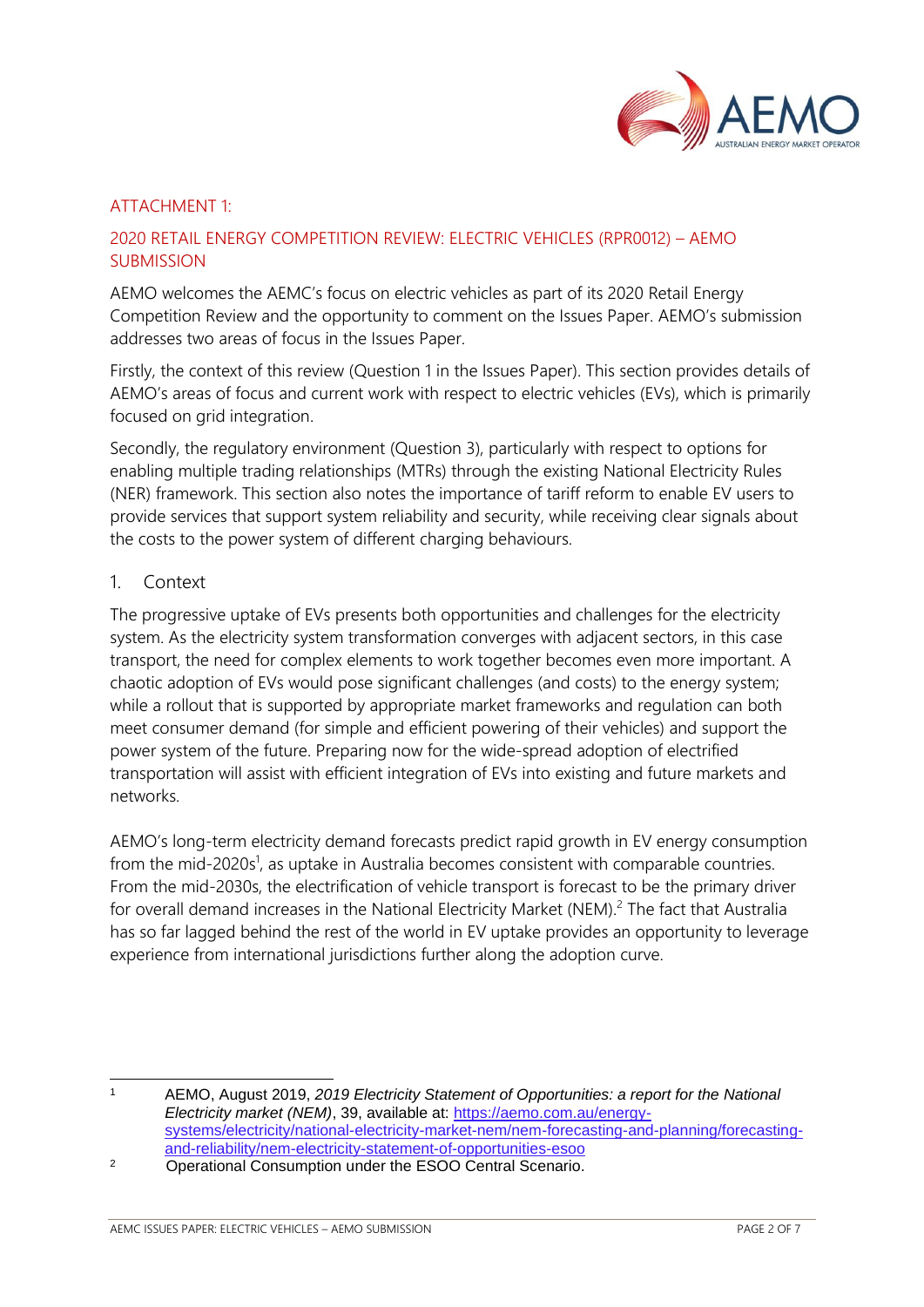

# Distinguishing EVs and EV chargers

When considering the potential electricity grid and system impacts of integrating dramatically increasing numbers of EVs, it is useful to consider the difference between vehicles and associated charging infrastructure. As highlighted in the Issues Paper, $3$  different types of charging infrastructure place dramatically different demands on the grid. In particular, devoted EV chargers in homes and carparks (at shopping centres, hotels or workplaces) and fast-charge installations (equivalent to petrol stations, the first of which are being built by State Governments, including Queensland) have the potential to place significant demands on the grid. Stationery EV chargers will soon be subject to demand response standards (discussed below), presenting clear opportunities for optimised integration that supports the efficient functioning of the grid (over both the operational and investment timeframe).

EV chargers cannot, however, automatically perform all potential grid support functions in the absence of an EV. In particular, the potential for EVs to 'soak up' excess solar generation at times of daytime minimum demand, or inject power back into the system for network support, requires the charger to be connected to the vehicle. It is also important to note that EV chargers are subject to demand response standards, unlike EVs themselves. This issue is discussed further below.

## DEIP EV Grid Integration Working Group

Established in 2019, the Distributed Energy Integration Program (DEIP) EV Grid Integration Working Group provides a central forum for key industry and government stakeholders to collaborate and coordinate EV activities. The group approaches EVs from an energy sector perspective but with transport and infrastructure partners, promoting policy and regulatory alignment and development before wide-scale EV adoption begins.

During 2020, AEMO will primarily contribute to DEIP Working Group through leading, or coleading, two taskforces. These are:

- Data Availability investigating ways to improve access to EV data within the energy sector, including potential pathways to collect information on the location and characteristics of EV chargers, which are not within the scope of the recently established DER register.<sup>4</sup> The data capture needs and structures required to support effective grid integration of EVs and EV charging is an issue for the taskforce's potential future consideration.
- Standards assessing gaps in existing Australian Standards frameworks relating to EV grid integration, including standards which may impact on the security and reliability of the electricity system or that could influence the efficient integration of EVs into retail and wholesale energy markets.

<sup>3</sup> AEMC, 20 February 2020, *2020 Retail Energy Competition Review: Electric vehicles – Issues Paper*, 4.

<sup>4</sup> Available at:<https://aemo.com.au/en/energy-systems/electricity/der-register>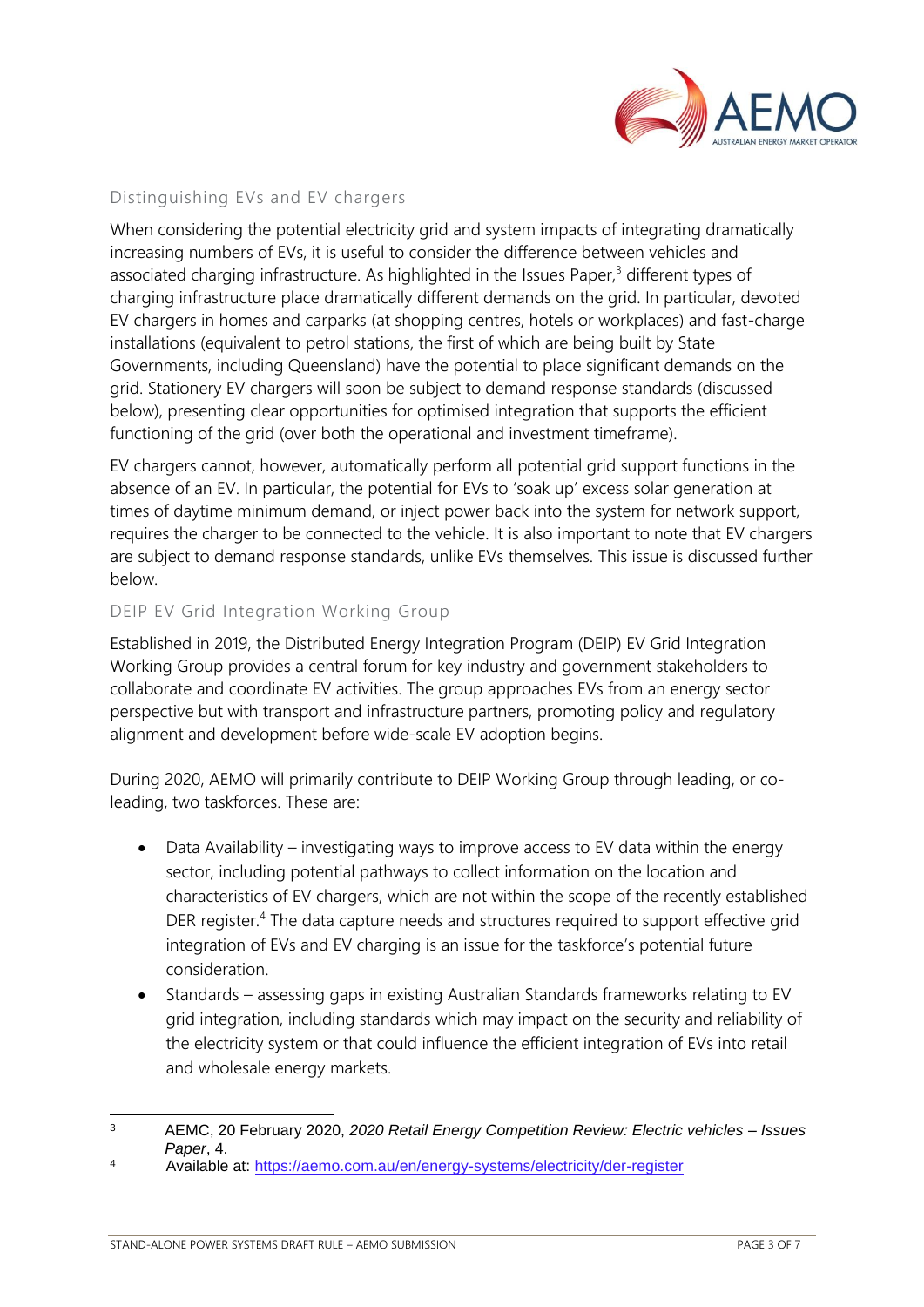

## Forecasting and Planning

AEMO incorporates EV projections in long-term electricity demand modelling. Independent consultants are engaged annually to provide EV uptake and usage forecasts across future scenarios for input into the Electricity Statement of Opportunities (ESOO) and Integrated System Plan  $(ISP)^5$  publications.

During 2019, AEMO developed an EV Modelling Roadmap to support the further development and refinement of EV adoption and charging forecasting, including broad engagement across the energy and transport industries at two industry workshops. This roadmap identified several focus areas, including:

- Forming partnerships with relevant road and transport authorities, including EV charging infrastructure installers
- Development of an EV modelling specification, identifying data requirements for EV modelling
- Development of lead and lag indicators, regarding adoption and charging behaviours
- Securing data sources for operational and economic influences.

### Demand Response Standards

In September 2019, AEMO provided a written submission to a review of the application of Australian/New Zealand standards for 'smart' demand response (DR) capabilities of selected appliances. The review was conducted for the Council of Australian Governments (COAG) Energy Council. In that submission, AEMO supported the mandating of certain DR capabilities in some types of appliances, including air-conditioners, electric water heaters, pool pumps and EV chargers.<sup>6</sup>

The mandating of different DR modes within the Standard (AS/NZS 4755) will provide the power system with greater functionality and responsiveness, especially as the build-up of compliant appliances gains momentum. For example, such appliances could support and enable the participation of more consumers in wholesale demand response (WDR) markets, as these continue to develop in the future. AEMO also understands that the AS/NZS 4755 Standard includes a five-minute capability, in alignment with the future settlement structure of the NEM.

# Dynamic connections and signalling for EV charging

Over and above the need for smart DR capability, AEMO expects that EVs, along with other distributed energy resources (DER) such as home battery storage will respond best to more

<sup>5</sup> Available at: [https://aemo.com.au/en/energy-systems/major-publications/integrated-system](https://aemo.com.au/en/energy-systems/major-publications/integrated-system-plan-isp)[plan-isp](https://aemo.com.au/en/energy-systems/major-publications/integrated-system-plan-isp)

<sup>6</sup> AEMO, 13 February 2019, *Submission to Consultation paper: 'Smart' Demand Response Capabilities of Selected* Appliances', 2. Available at: [https://www.energyrating.gov.au/document/submission-aemo-smart-demand-response](https://www.energyrating.gov.au/document/submission-aemo-smart-demand-response-capabilities-selected-appliances)[capabilities-selected-appliances](https://www.energyrating.gov.au/document/submission-aemo-smart-demand-response-capabilities-selected-appliances)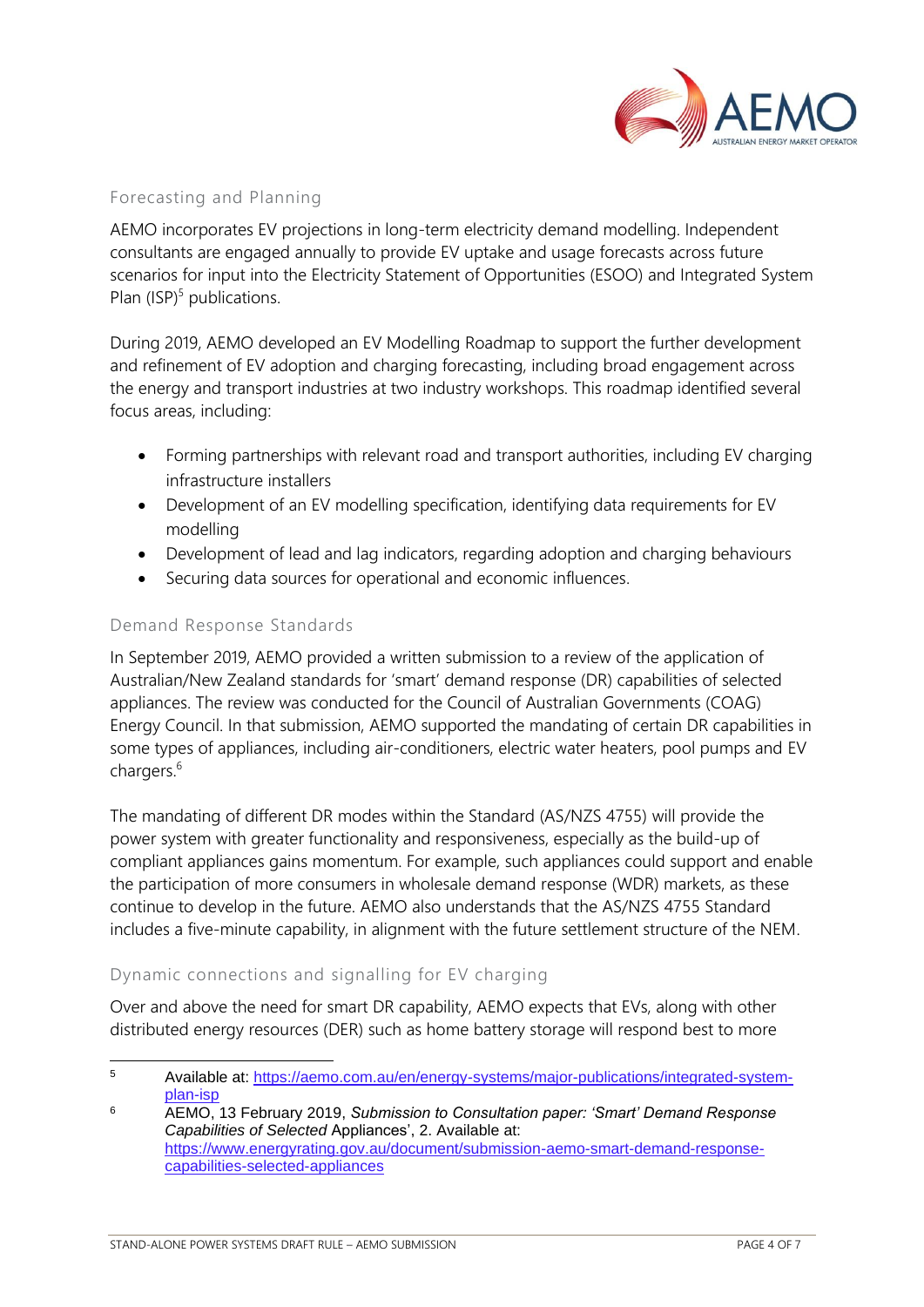

dynamic signals from distribution network service providers (DNSPs), Aggregators or Retailers. DNSPs such as SAPN are already proposing dynamic connection arrangements whereby DER will be given a wider operating envelope in exchange for the need to respond to signals when network congestion causes voltage increases or decreases. This will increasingly be required when vehicle-to-grid (V2G) capability is commonplace for electric vehicles. The key economic driver for this dynamic capability is the need to minimise network augmentation for EV charging – especially for EV superchargers where network augmentation costs to support the installation of superchargers under current network connection arrangements can be prohibitive.

The joint AEMO and Energy Networks Australia Open Energy Networks (OpEN) project investigates the need for distributed optimisation and a Distributed Market Framework to support its operation. EVs are envisaged to be an important part of the DER capability set, but what will be required will be Aggregators to operate portfolios of EV chargers/V2G on behalf of customers to respond to market signals. If managed optimally these Aggregators will be able to minimise the connection (and network augmentation) costs for EV owners and EV charger owners and provide services to Distribution networks or to the bulk system including FCAS, Demand Response or bid into the wholesale energy market.

A first step in this process will likely require DNSPs to take an enhanced Distribution System Operator (DSO) role to monitor their networks and create constraint calculations that can be communicated to Aggregators (and AEMO) as operating envelopes to enable the previously mentioned dynamic signalling. As DER uptake increases the OpEN project has identified the need for a Distribution Market Operator (DMO) to then ensure the optimal operation of DER and the Distribution Network for the wholesale and any network services markets.

In the medium term, Wholesale Demand Response may provide an ability for EV fleet managers to supply demand response services and the Market Ancillary Services Specification already allows for aggregated loads to provide FCAS. In addition, Retailers can already aggregate portfolios of distribution connected assets to meet their energy portfolio needs. However, as the AEMC have suggested in its Issues Paper, a review of regulatory arrangements to support a future of large-scale EV adoption prior to this uptake is prudent.

# 2. Regulatory environment

# Multiple trading relationships

As highlighted by the AEMC in the Issues Paper, a design to establish a form of multiple trading relationships (MTR) was considered by AEMO and the AEMC in 2015. The model considered at the time was primarily to support the concept of enabling a second Market Customer to utilise a common connection point to provide energy services for provision of EV charging in addition to the customer's household electrical installation.

The design considered at that time was problematic for a range of reasons, which included: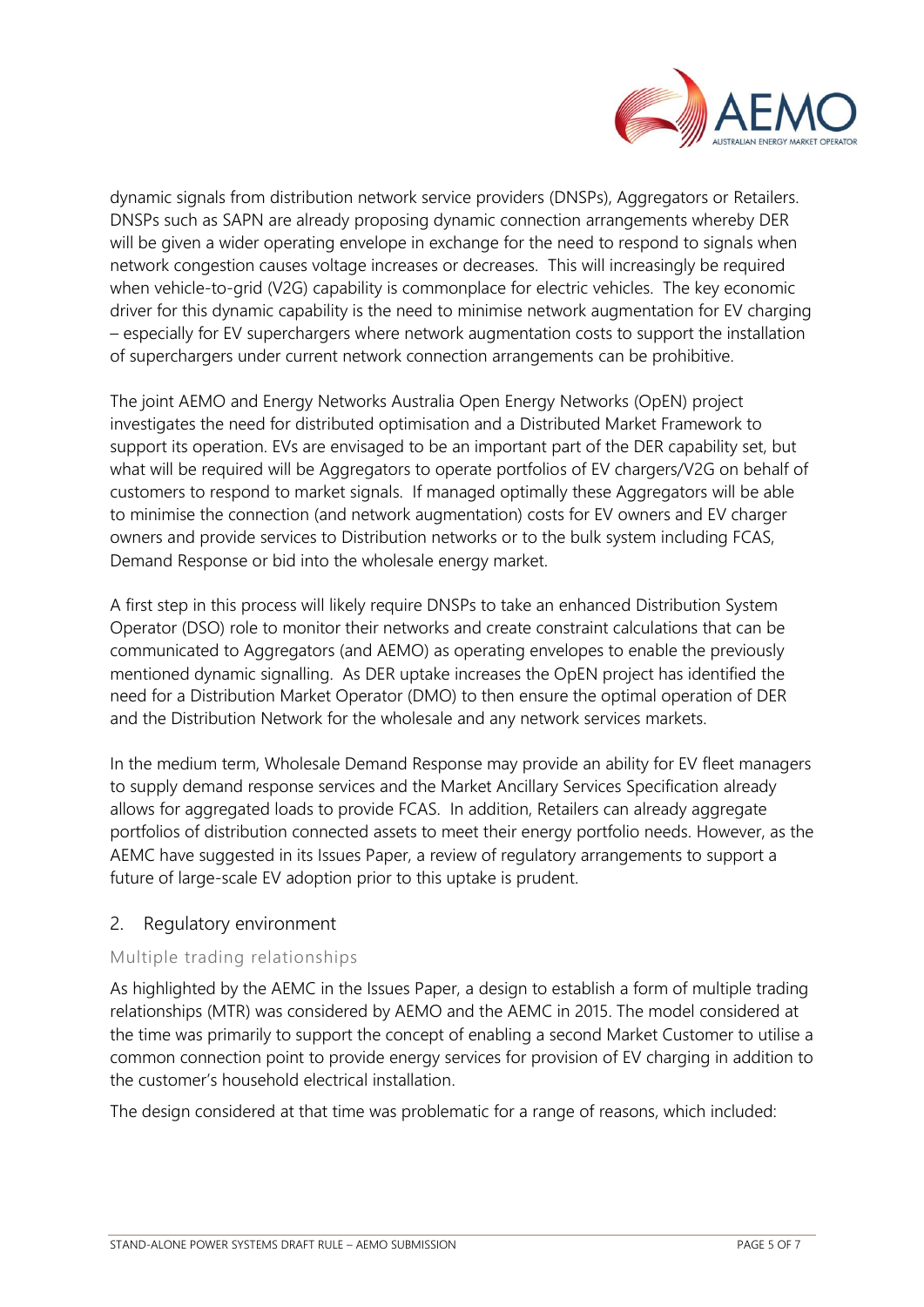

- For the design to be accommodated, competitive structures and consumer protections needed to be compromised (e.g. appointment of financial responsibility for metering services, and rights and responsibilities for de-energisation and life support at connection points); and
- The design was based on one specific service provider's business model and preferred way of engaging customers.

The costs of implementation of the 2015 MTR model were not explored in detail, however AEMO considers that due to the likely changes required to market and participant systems and processes, they would have been material. The 2015 MTR model would as a minimum have required:

- New Market Settlements and Transfer Solutions (MSATS) functionality to link multiple NMIs at a single connection point;
- Distributor system changes to recognise multiple National Metering Identifiers (NMIs) at a single site and a redesign of customer connection processes / systems used for operations such as rectifying faults and outages; and
- Metering Coordinator/Metering Provider/Metering Data Provider system changes to track and maintain the part of a single metering installation for which they are responsible and to which they have access.

AEMO considers that the issues highlighted in the AEMC's determination in 2015 remain relevant today, and that no developments or changes have become manifest in the energy market that might reasonably give cause to reconsider the veracity of the determination. To the contrary, AEMO considers that market development since 2015 supports the AEMC's determination. In particular, the cost of providing remotely-read interval metering equipment has dropped to be no more expensive than 'behind-the-meter' devices, and there are current examples of service providers utilising second connection points in the form of Small Generator Aggregator (SGA) connections for services at small customer connection points. Customers that have an SGA connection are already 'MTR' connected customers.

The SGA model was originally designed to incentivise small generating systems (such as standby generating systems in offices, hospitals and shopping centres) to engage directly in the market, increasing generation capacity. The SGA model provides a framework that can be adapted to facilitate more general arrangements, not just limited to generation. This provides an established model for allowing two connection points at a site, and for the switching of connected plant (e.g. solar generation, battery systems, EV charging and discharging) between them.

AEMO notes that these concepts and related design considerations are matters that are likely to be considered in the work currently being pursued by the ESB in their post-2025 market design workstream on two-sided markets. The ESB is considering how consumers can obtain the full value of investments in technology such as pool pumps, EVs, household batteries and appliances within a two-sided market design.